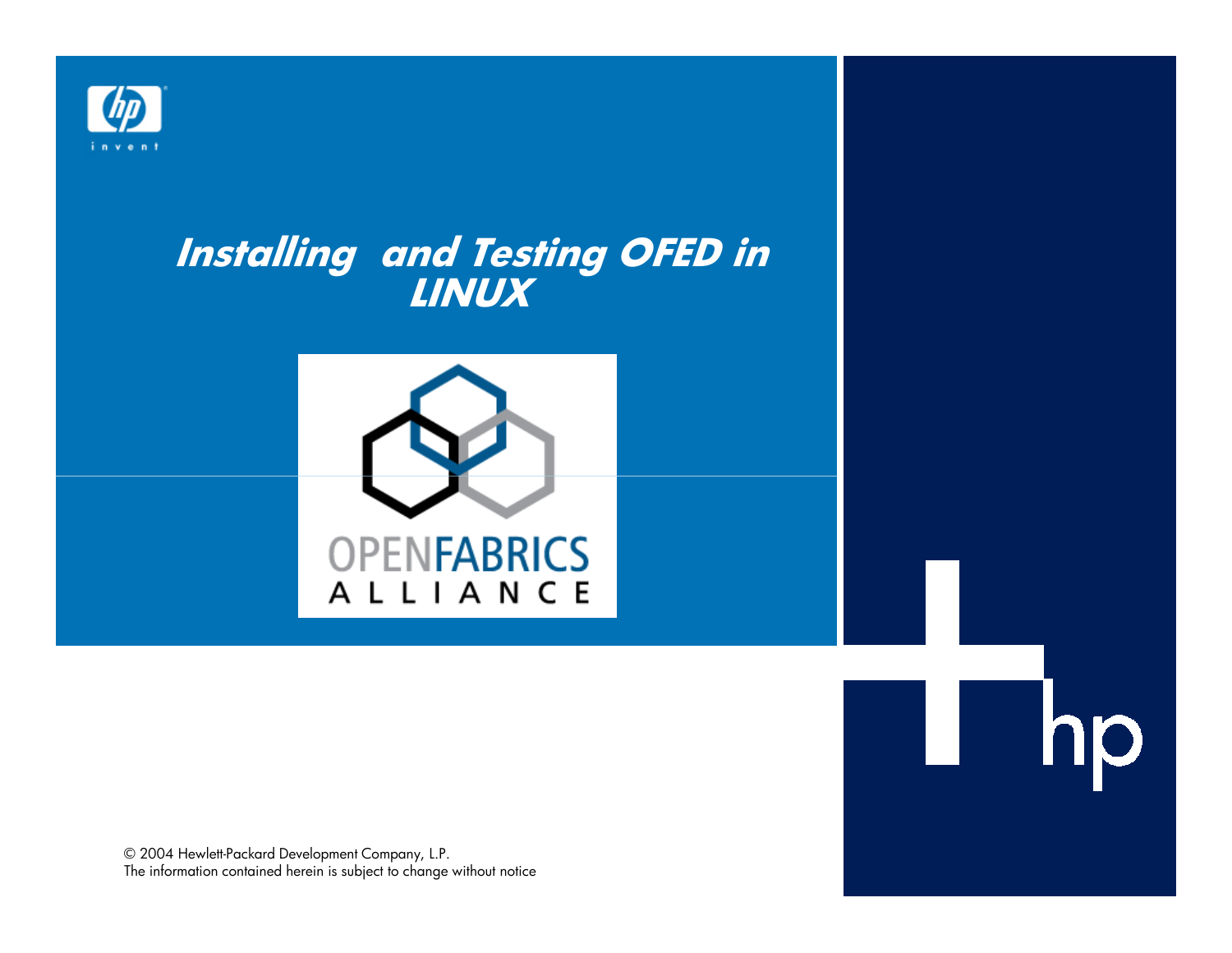

### Check the Installation

#### •ibstat

CA 'mlx4\_0' CA type: MT26438 Number of ports: 1 Firmware version: 2.7.9294Hardware version: b0 Node GUID: 0x78e7d1030003ccb0 System image GUID: 0x78e7d1030003ccb3Port 1:State: Active Physical state: LinkUpRate: 40 Base lid: 49 $LMC: 0$  SM lid: 1 Capability mask: 0x02510868 Port GUID: 0x78e7d1030003ccb1Link layer: IB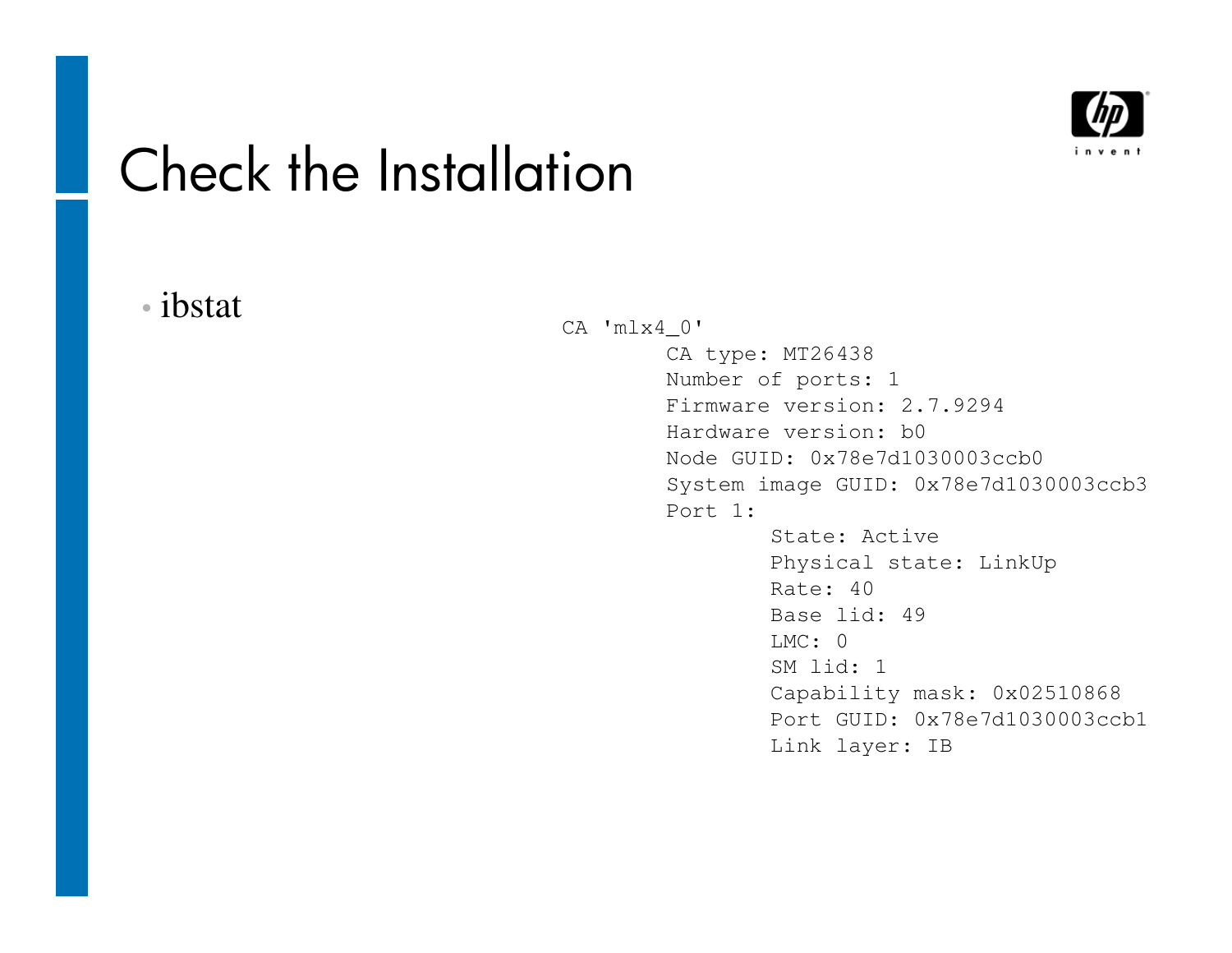

### Check the Installation

```
# cat /sys/class/infiniband/mlx4_0/ports/1/rateDDR : 20 Gb/sec (4X DDR)
```
QDR : 40 Gb/sec (4X QDR)

**# cat /sys/class/infiniband/mlx4\_0/ports/1/state**4: ACTIVE

**# cat /sys/class/infiniband/mlx4\_0/ports/1/phys\_state**5:Link Up

**# cat /sys/class/infiniband/mlx4\_0/board\_id**HP\_0190000003

**#cat /sys/class/infiniband/mlx4\_0/fw\_ver**2.7.9294

**Counters located at :**/sys/class/infiniband/mthca0/ports/1/counters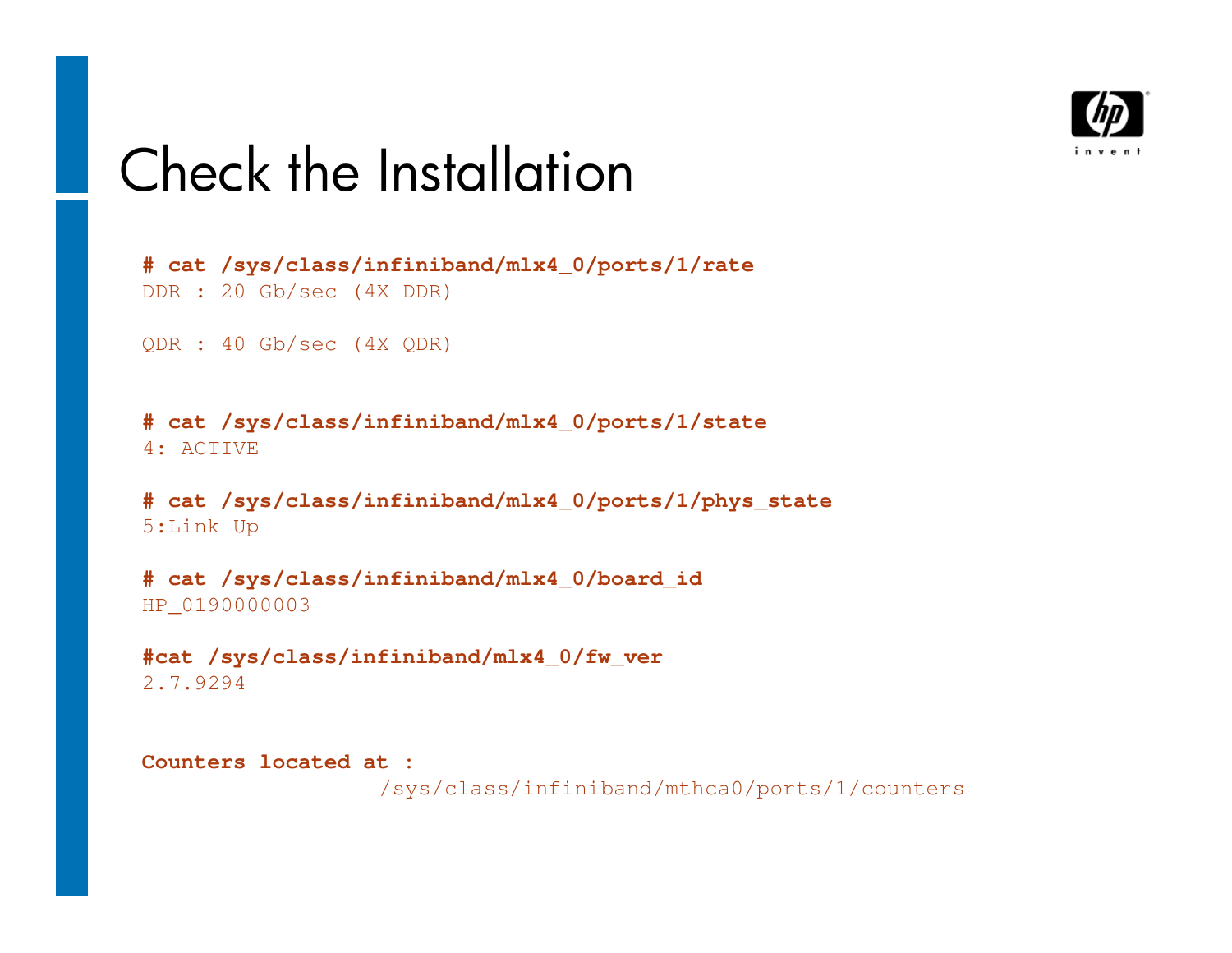

# Check the Installation : ibstatus

| $[root@o187i164 \sim]$ # ibstatus         |
|-------------------------------------------|
| Infiniband device 'mlx4_0' port 1 status: |
| fe80:0000:0000:0000:78e7:d103:0003:cb41   |
| 0x1d                                      |
| 0x1                                       |
| 4: ACTIVE                                 |
| 5: LinkUp                                 |
| 40 Gb/sec (4X ODR)                        |
| TB                                        |
|                                           |

[root@o187i164 ~]#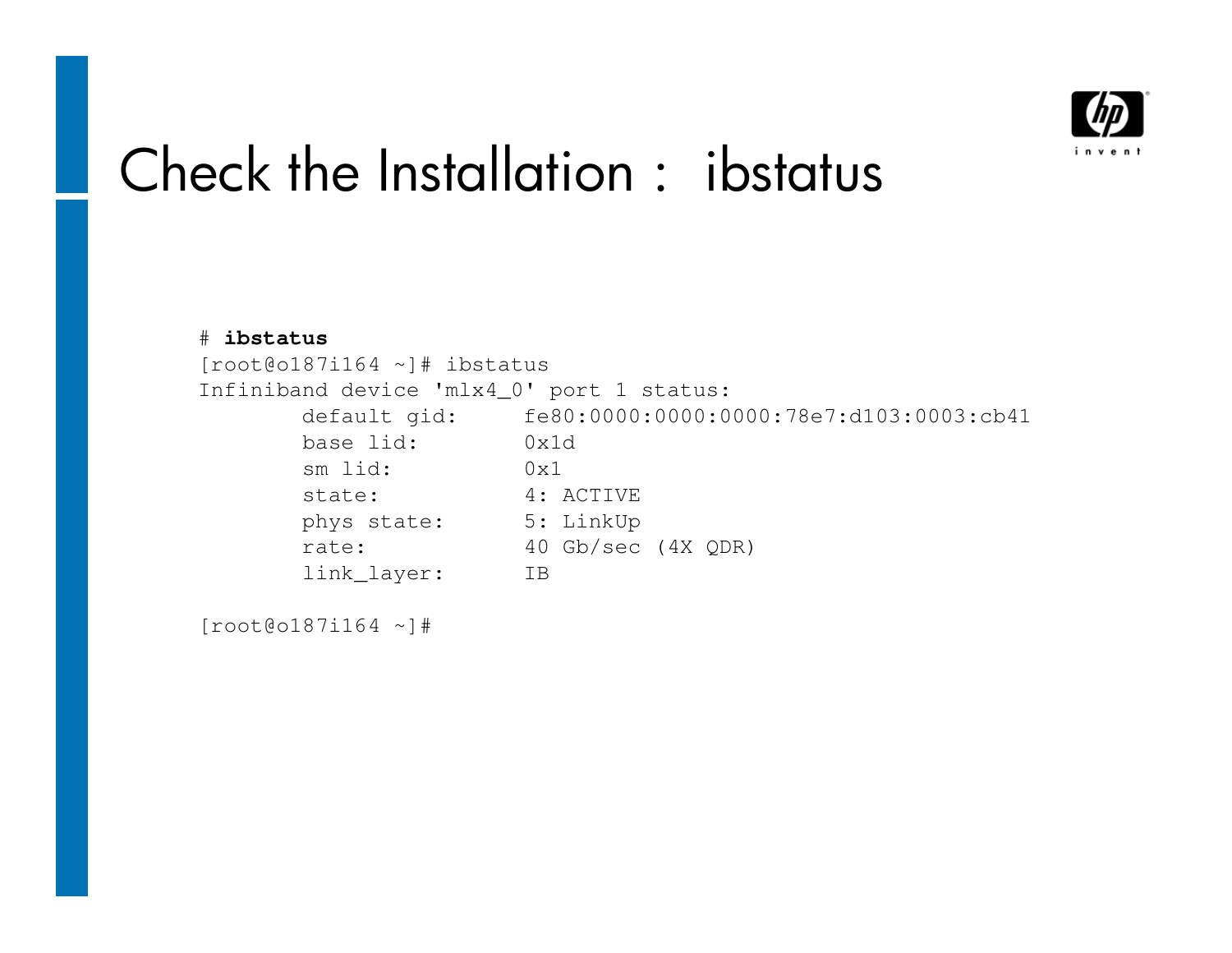

### Check the Installation: ibv\_devinfo

```
[root@o187i164 ~]# ibv_devinfohca_id: mlx4_0transport:
                            InfiniBand (0)
     fw ver: 2.7.9294

node_guid: 78e7:d103:0003:cb40
sys_image_guid: 78e7:d103:0003:cb43vendor_id: 0x02c9
                            26438
     vendor_part_id:
                            0 \times B0hw ver:

board_id: HP_0190000003phys_port_cnt: 1port: 1state:
                                  PORT_ACTIVE (4)
                 max_mtu: 2048 (4)
                                  2048(4)active mtu:
                 sm_lid: 129
                 port_lid:
                                  0 \times 00port_lmc:
                 link_layer: IB
```
[root@o187i164 ~]#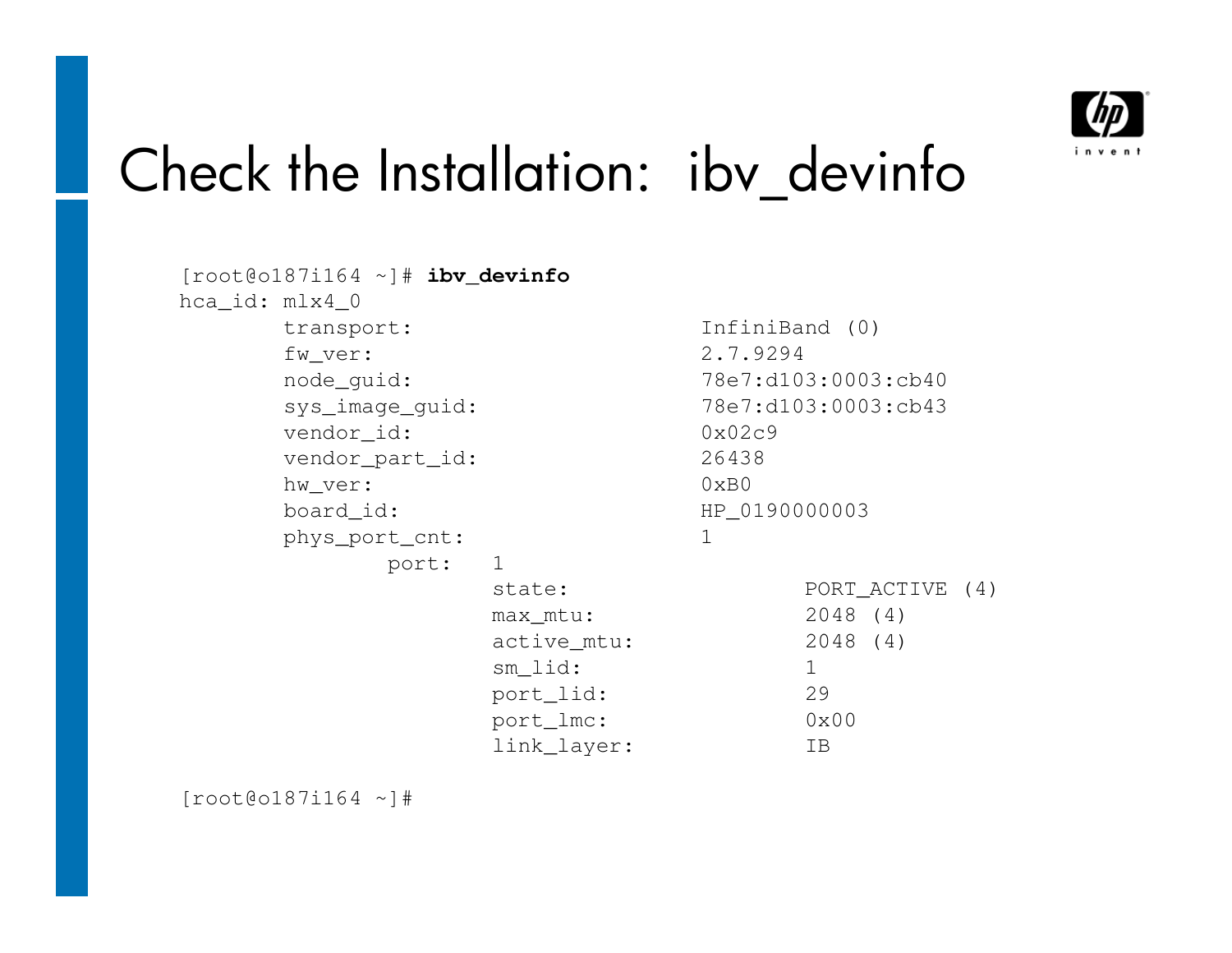

# Check the Installation: ibv\_devices

#**ibv\_devices**

| device | node GUID        |
|--------|------------------|
|        |                  |
| mlx4 0 | 00237dffff94fa2c |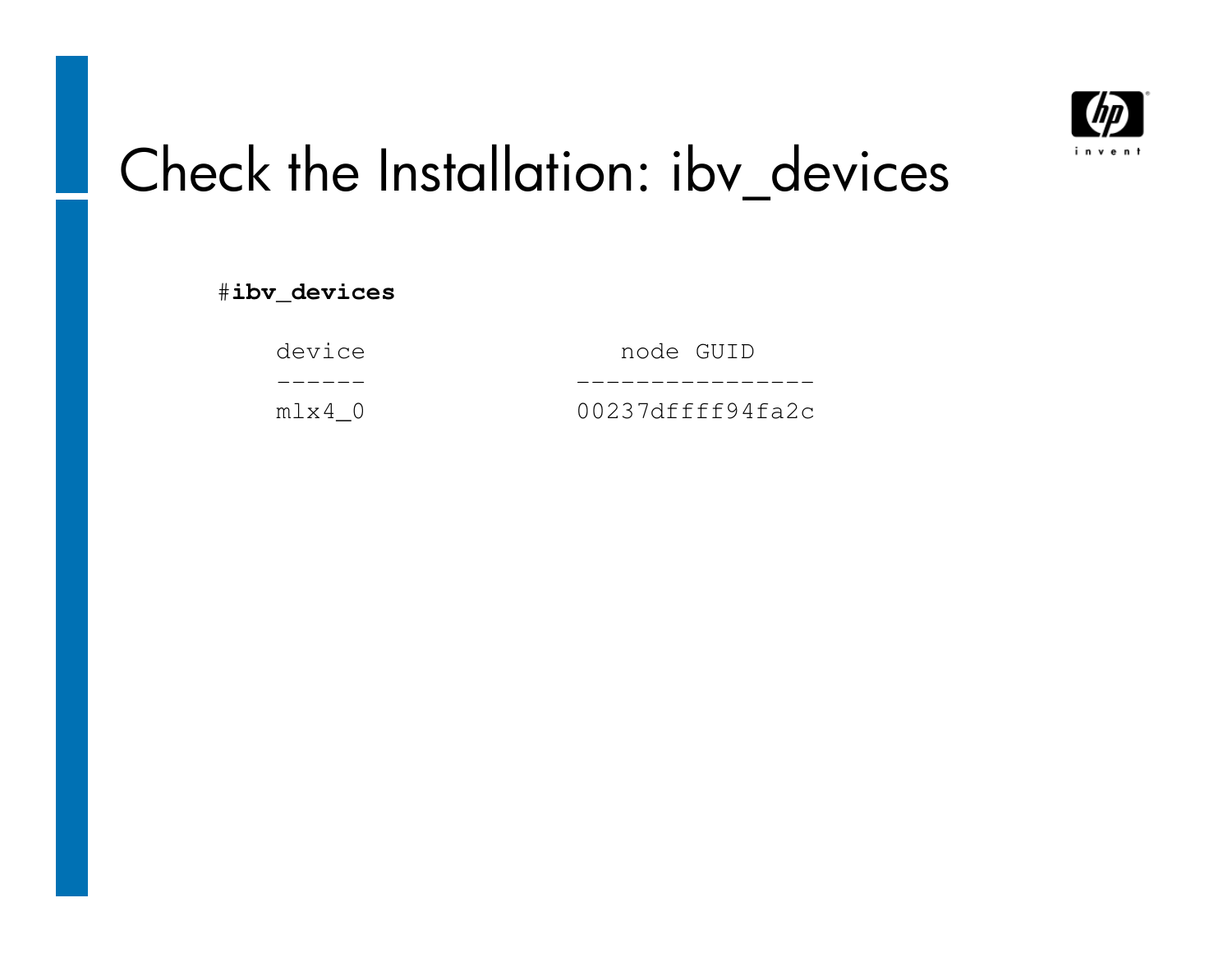

### Check the installation : **ifconfig**

#### # **ifconfig ib0**

 ib0 Link encap:InfiniBand HWaddr 80:00:00:48:FE:80:00:00:00:00:00:00inet addr:172.23.0.234 Bcast:172.23.255.255 Mask:255.255.0.0inet6 addr: fe80::223:7dff:ff94:fa2d/64 Scope:Link UP BROADCAST RUNNING MULTICAST MTU:2044 Metric:1 RX packets:54451217 errors:0 dropped:0 overruns:0 frame:0 TX packets:57972322 errors:0 dropped:10 overruns:0 carrier:0collisions:0 txqueuelen:256 RX bytes:13419956118 (12.4 GiB) TX bytes:14717506554 (13.7 GiB)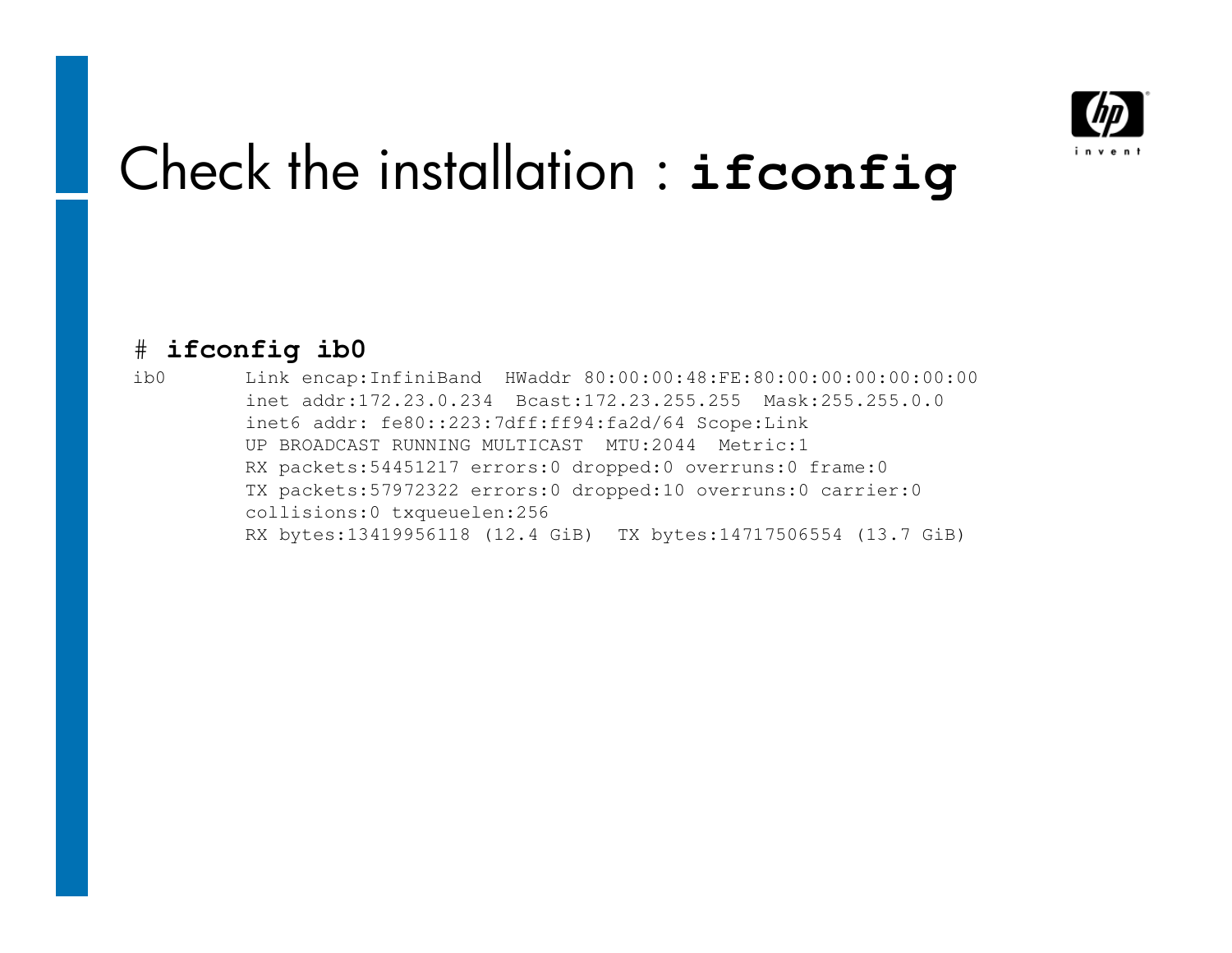### Check the network : ibnodes



#### •ibnodes – shows all the CA in the system

# [root@o187i164 ~]# **ibnodes**

| Ca               | : 0x78e7d1030003a2e0 ports 1 "o187i178 HCA-1"                                           |  |
|------------------|-----------------------------------------------------------------------------------------|--|
| Ca               | : 0x78e7d10300035e20 ports 1 "o187i177 HCA-1"                                           |  |
| Ca               | : 0x78e7d10300031c00 ports 1 "o187i176 HCA-1"                                           |  |
| Ca               | : 0x78e7d103000339e0 ports 1 "o187i175 HCA-1"                                           |  |
| Ca               | : 0x78e7d10300039b00 ports 1 "o187i174 HCA-1"                                           |  |
| Ca               | : 0x78e7d1030003cc20 ports 1 "o187i173 HCA-1"                                           |  |
| Ca               | : 0x78e7d1030003cca0 ports 1 "o187i172 HCA-1"                                           |  |
| Ca               | : 0x78e7d10300037f80 ports 1 "o187i171 HCA-1"                                           |  |
| Ca               | : 0x78e7d10300032e40 ports 1 "o187i170 HCA-1"                                           |  |
| Ca               | : 0x78e7d10300032840 ports 1 "o187i169 HCA-1"                                           |  |
| Ca               | : 0x78e7d1030003ed00 ports 1 "o187i168 HCA-1"                                           |  |
| Ca               | : 0x78e7d10300030dc0 ports 1 "o187i167 HCA-1"                                           |  |
| Ca               | : 0x78e7d1030003cb60 ports 1 "o187i166 HCA-1"                                           |  |
| Ca               | : 0x78e7d10300039b20 ports 1 "o187i165 HCA-1"                                           |  |
| Ca               | : 0x78e7d1030003fe80 ports 1 "o187i163 HCA-1"                                           |  |
| Ca               | : 0x78e7d1030003cb40 ports 1 "o187i164 HCA-1"                                           |  |
|                  | Switch : 0x0002c902004260c8 ports 32 "Infiniscale-IV Mellanox Technologies" base port 0 |  |
| lid 2 lmc 0      |                                                                                         |  |
|                  | Switch : 0x0008f105001088f2 ports 36 "Voltaire 4036 # 4036-88F2" enhanced port 0 lid 1  |  |
| 1mc <sub>0</sub> |                                                                                         |  |
|                  | Switch : 0x0002c9020042b118 ports 32 "Infiniscale-IV Mellanox Technologies" base port 0 |  |
| lid 3 lmc 0      |                                                                                         |  |
|                  | $[root@o187i164 \sim]$ #                                                                |  |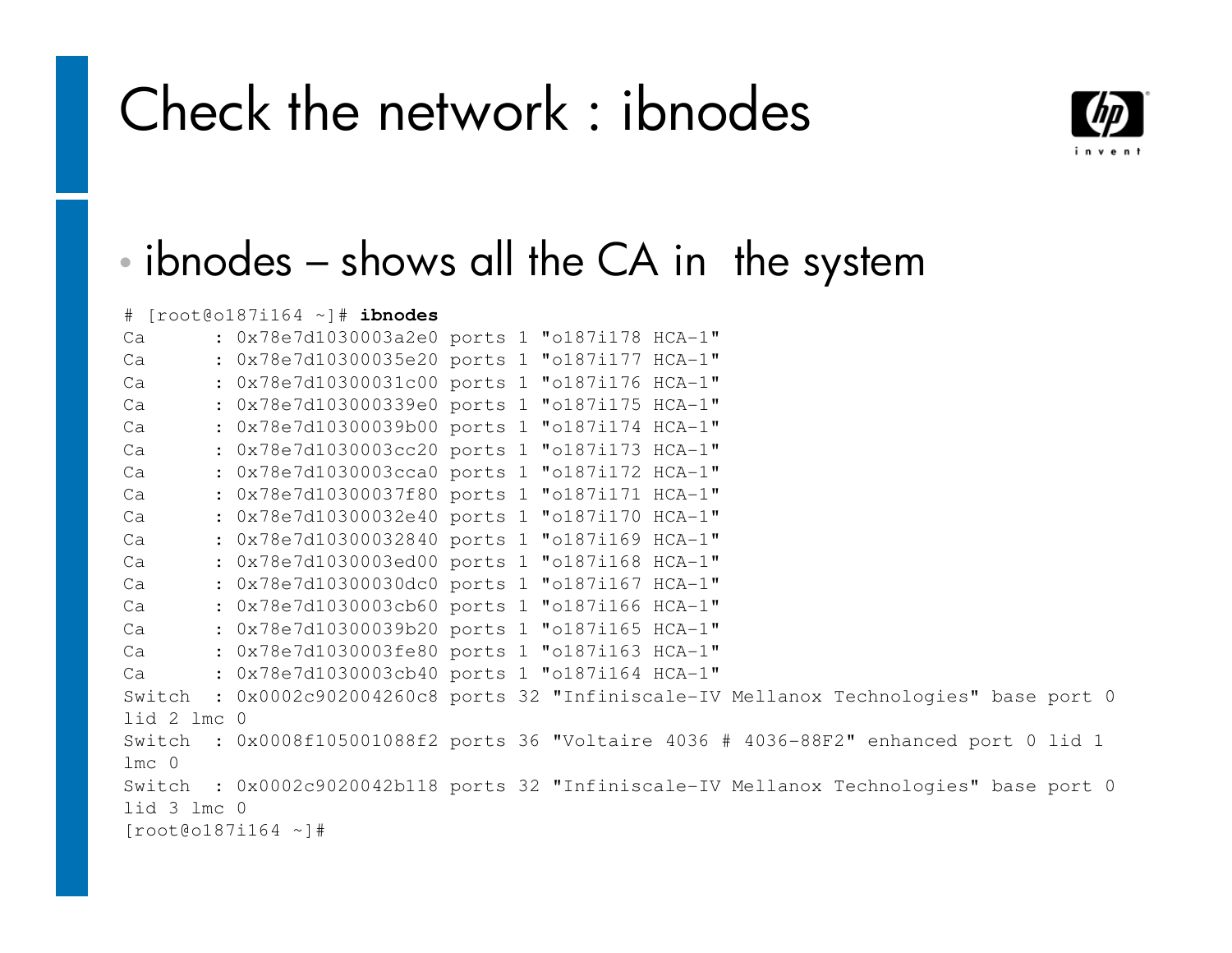### Check the network : ibswitches



#### •ibswitches – shows all the Switches in the system

[root@o187i164 ~]# **ibswitches** Switch : 0x0002c902004260c8 ports 32 "Infiniscale-IV Mellanox Technologies" base port 0 lid 2 lmc 0 Switch : 0x0008f105001088f2 ports 36 "Voltaire 4036 # 4036-88F2" enhanced port 0 lid 1 lmc 0 Switch : 0x0002c9020042b118 ports 32 "Infiniscale-IV Mellanox Technologies" base port 0 lid 3 lmc 0[root@o187i164 ~]#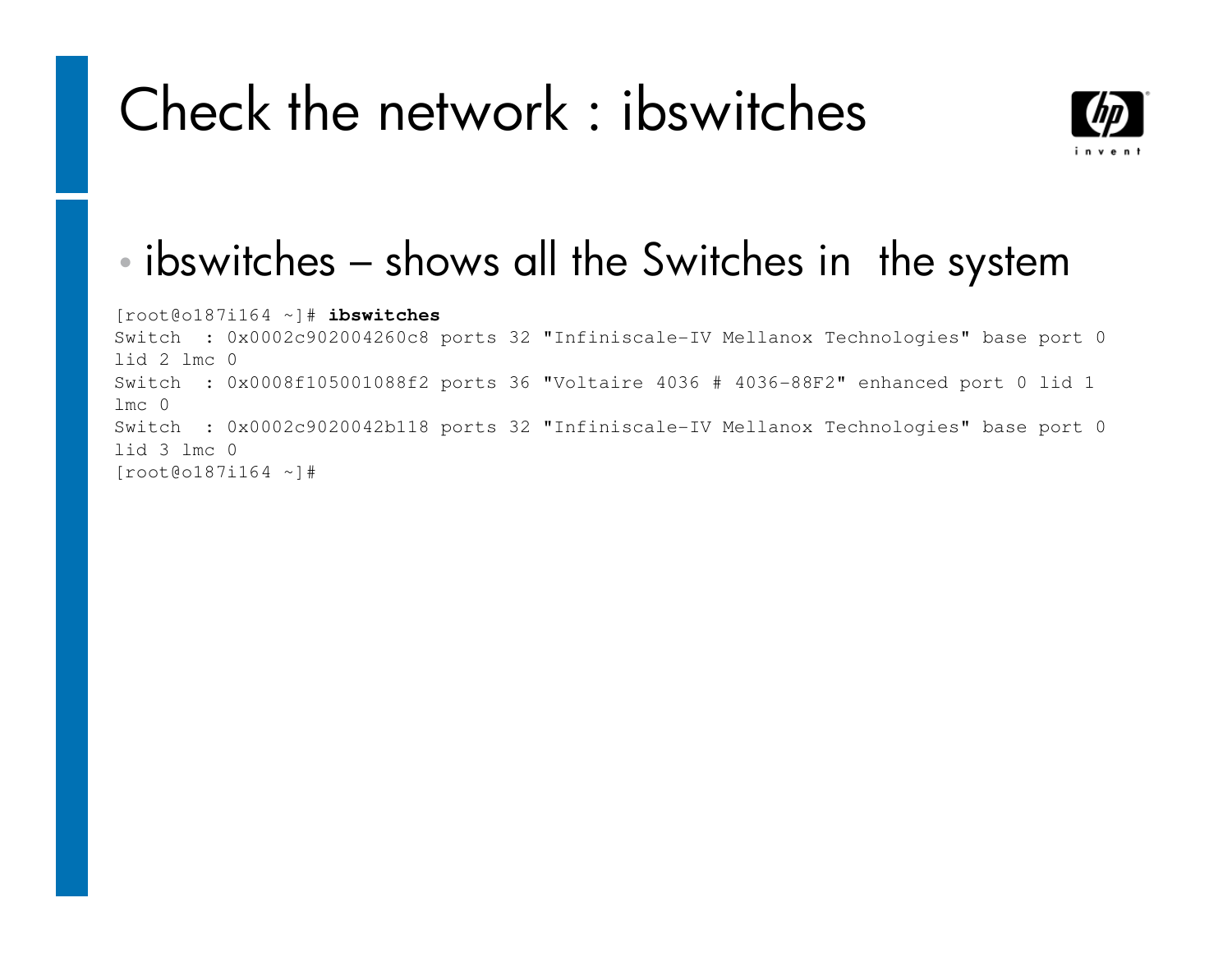### Check the network : ibhosts



#### •• ibhosts – shows all the hosts (no SWTICHES) in the system

#### [root@o187i164 ~]# **ibhosts**

| Ca                       |  | : 0x78e7d1030003a2e0 ports |  | $\mathbf{1}$ | "o187i178 HCA-1"   |  |  |  |
|--------------------------|--|----------------------------|--|--------------|--------------------|--|--|--|
| Ca                       |  | : 0x78e7d10300035e20 ports |  |              | 1 "o187i177 HCA-1" |  |  |  |
| Ca                       |  | : 0x78e7d10300031c00 ports |  |              | 1 "o187i176 HCA-1" |  |  |  |
| Ca                       |  | : 0x78e7d103000339e0 ports |  |              | 1 "o187i175 HCA-1" |  |  |  |
| Ca                       |  | : 0x78e7d10300039b00 ports |  | $\mathbf{1}$ | "o187i174 HCA-1"   |  |  |  |
| Ca                       |  | : 0x78e7d1030003cc20 ports |  |              | 1 "o187i173 HCA-1" |  |  |  |
| Ca                       |  | : 0x78e7d1030003cca0 ports |  |              | 1 "o187i172 HCA-1" |  |  |  |
| Ca                       |  | : 0x78e7d10300037f80 ports |  |              | 1 "o187i171 HCA-1" |  |  |  |
| Ca                       |  | : 0x78e7d10300032e40 ports |  | $\mathbf{1}$ | "o187i170 HCA-1"   |  |  |  |
| Ca                       |  | : 0x78e7d10300032840 ports |  |              | 1 "o187i169 HCA-1" |  |  |  |
| Ca                       |  | : 0x78e7d1030003ed00 ports |  |              | 1 "o187i168 HCA-1" |  |  |  |
| Ca                       |  | : 0x78e7d10300030dc0 ports |  | $\mathbf{1}$ | "o187i167 HCA-1"   |  |  |  |
| Ca                       |  | : 0x78e7d1030003cb60 ports |  | $\mathbf{1}$ | "o187i166 HCA-1"   |  |  |  |
| Ca                       |  | : 0x78e7d10300039b20 ports |  |              | 1 "o187i165 HCA-1" |  |  |  |
| Ca                       |  | : 0x78e7d1030003fe80 ports |  |              | 1 "o187i163 HCA-1" |  |  |  |
| Ca                       |  | : 0x78e7d1030003cb40 ports |  | $\mathbf{1}$ | "o187i164 HCA-1"   |  |  |  |
| $[root@o187i164 \sim]$ # |  |                            |  |              |                    |  |  |  |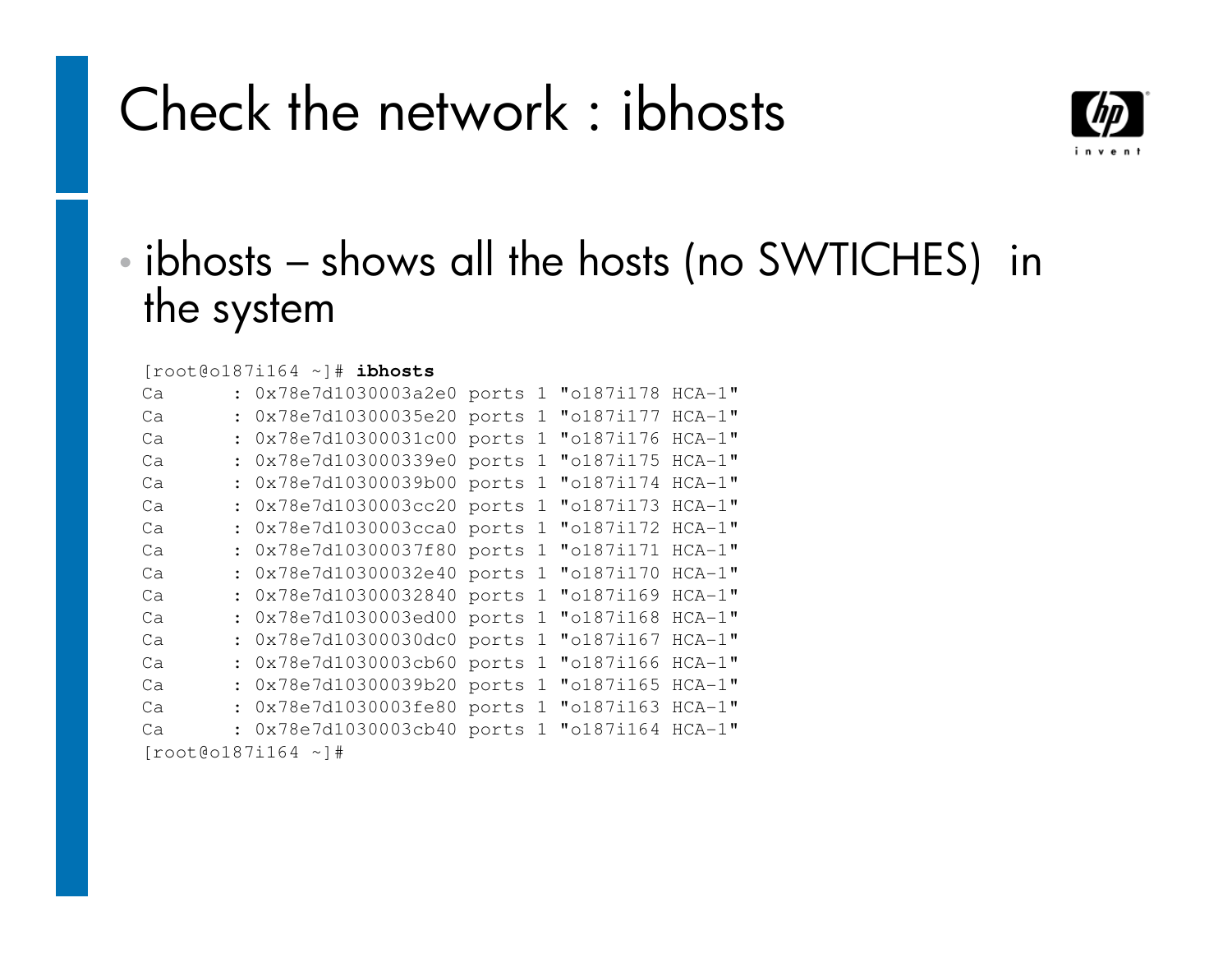### Check the network : IBPING using LIDS



- Step 1
	- гу Execute ibstat on **NODE 1**
- •[root@cne01 ~]# ibstat
- •CA 'mlx4\_0'
- •CA type: MT25418
- Number of ports: 2
- Firmware version: 2.2.0
- Hardware version: a0
- Node GUID: 0x001b78ffff34f8e4
- System image GUID: 0x001b78ffff34f8e7
	- Port 1:

••

•

•

•

•

- State: Active
- Physical state: LinkUp
	- Rate: 10
- **Base lid: 5**
	- LMC: 0
- SM lid: 5
- Capability mask: 0x0251086a
- Port GUID: 0x001b78ffff34f8e5
- Step 2− − Execute ibping on **NODE 1**  using –S option
- • $\text{\textdegree}$  [root@cne01 ~]# ibping –S
- Step 3
	- − − Execute ibping **on NODE 2** with the LID of the first node
	- − [root@cne02 ~]# ibping 5
	- − Pong trom hnc4 (none) (L  $-$  Pong from  $hpc4.(none)$  (Lid 5): time 0.083 ms
	- $-$  Pong from  $hpc4.(none)$  (Lid 5): time 0.080 ms
	- $-$  Pong from hpc4.(none) (Lid 5): time 0.067 ms

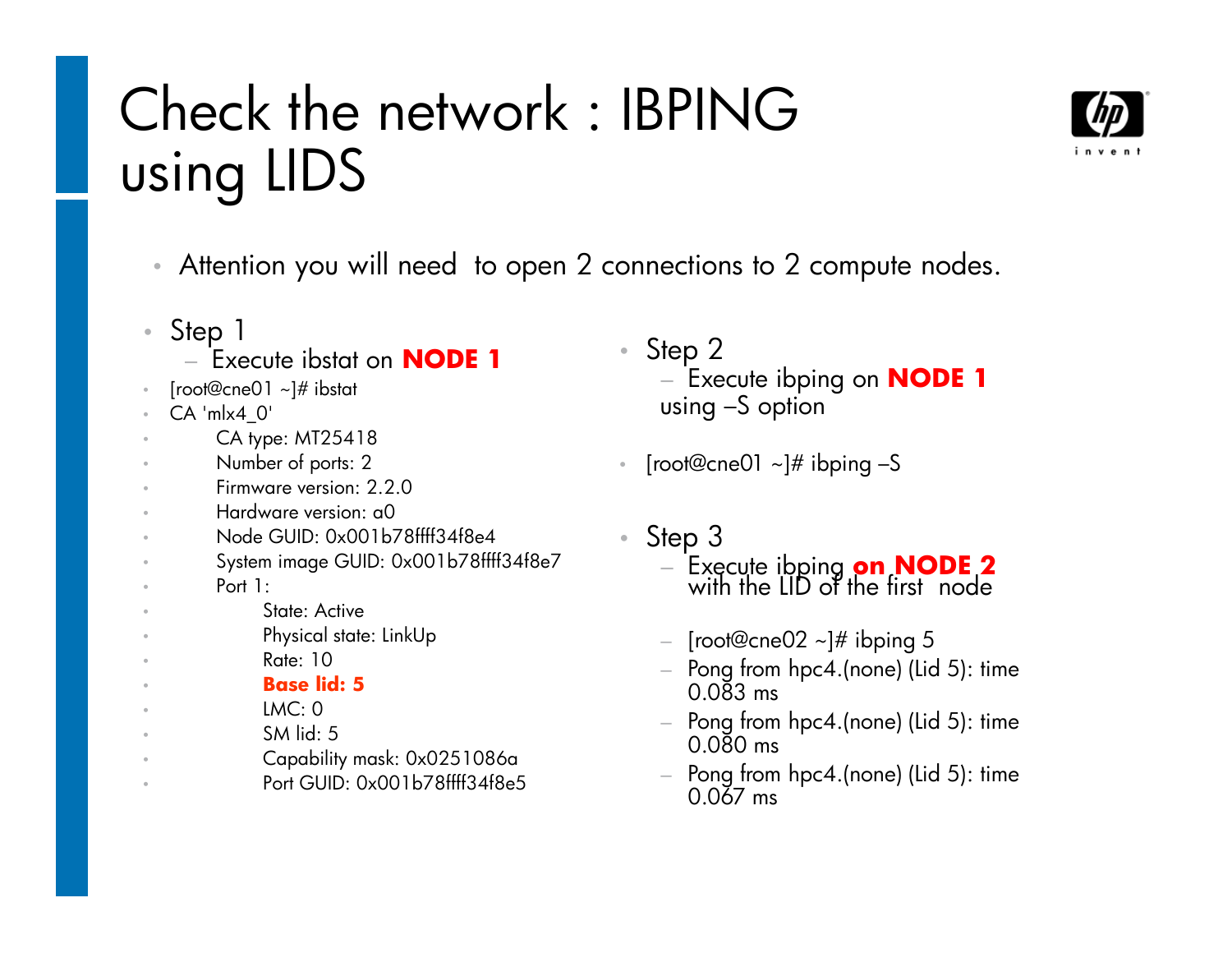

# Check the nodes : perfquery

#### •perfquery – checks the local HCA

| $[root@o187i164 -]$ # perfquery                                                       |
|---------------------------------------------------------------------------------------|
| Port counters: Lid 29 port 1<br>#                                                     |
| PortSelect:1                                                                          |
| CounterSelect:0x0400                                                                  |
| SymbolErrors:0                                                                        |
| LinkRecovers:0                                                                        |
| LinkDowned:0                                                                          |
| $RCVETTOTS: \ldots \ldots \ldots \ldots \ldots \ldots \ldots \ldots 0$                |
| RcvRemotePhysErrors:0                                                                 |
| RcvSwRelayErrors:0                                                                    |
| XmtDiscards:0                                                                         |
| XmtConstraintErrors:0                                                                 |
| RcvConstraintErrors:0                                                                 |
| CounterSelect2:0x00                                                                   |
| LinkIntegrityErrors:0                                                                 |
| ExcBufOverrunErrors:0                                                                 |
| $VL15Dropped: 0$                                                                      |
| XmtData:150783                                                                        |
| RcvData:150104                                                                        |
| XmtPkts:6032                                                                          |
| $RCvPKts: \ldots \ldots \ldots \ldots \ldots \ldots \ldots \ldots \ldots \ldots 6042$ |
| $[root@o187i164 \sim]$ #                                                              |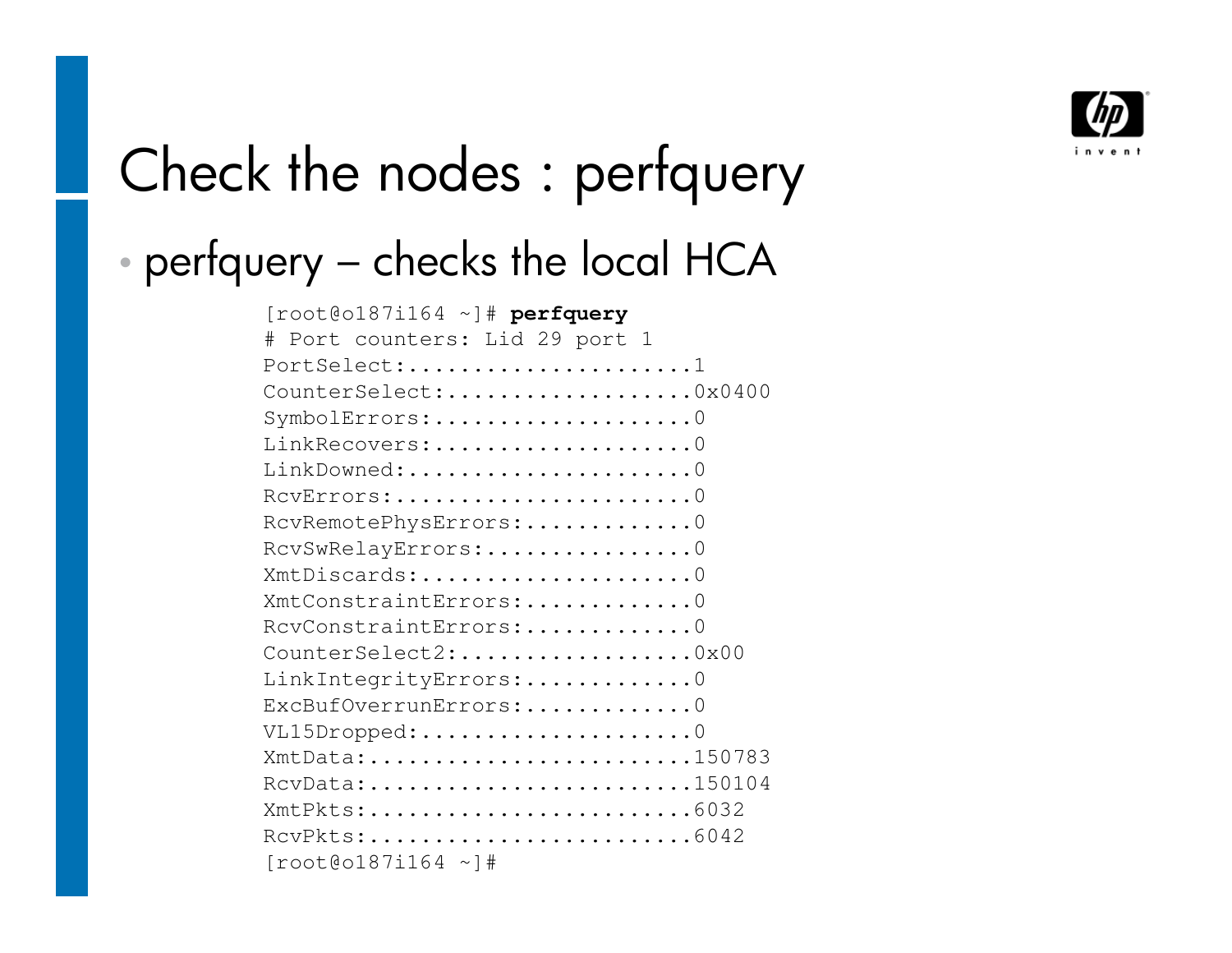

### Check the state: Ibcheckstate

#### •ibcheckstate - check the state CA and Switches

[root@o187i164 ~]# **ibcheckstate** 

## Summary: 19 nodes checked, 0 bad nodes found ## 48 ports checked, 0 ports with bad state found[root@o187i164 ~]#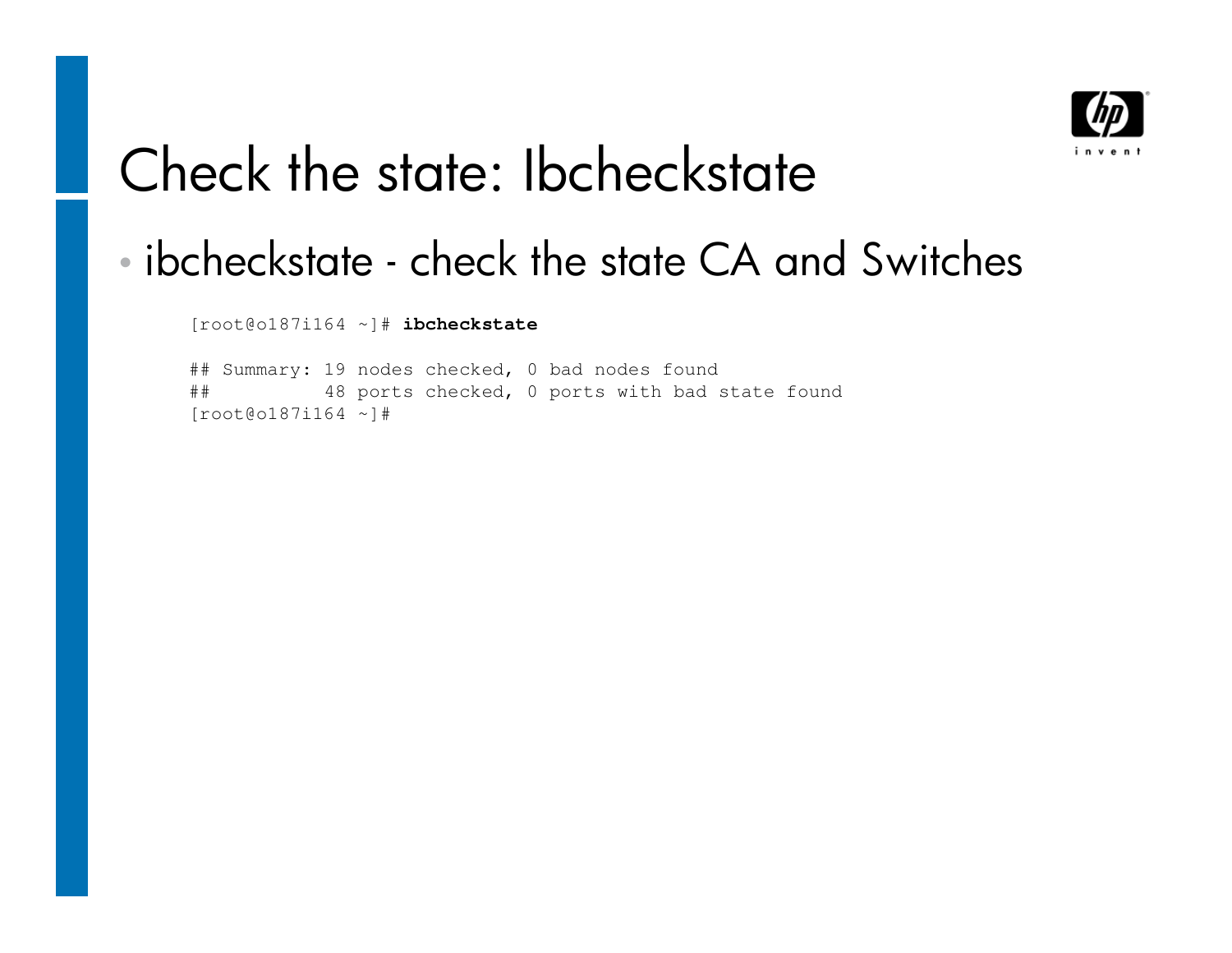

### Commands – diagnosis •ibdiagnet – Check all the net for errors

# ibdiagnet

```
Loading IBDIAGNET from: /usr/lib64/ibdiagnet1.2-W- Topology file is not specified.
    Reports regarding cluster links will use direct routes.
Loading IBDM from: /usr/lib64/ibdm1.2-I- Using port 1 as the local port.
-I- Discovering ... 25 nodes (3 Switches & 22 
CA-s) discovered.
```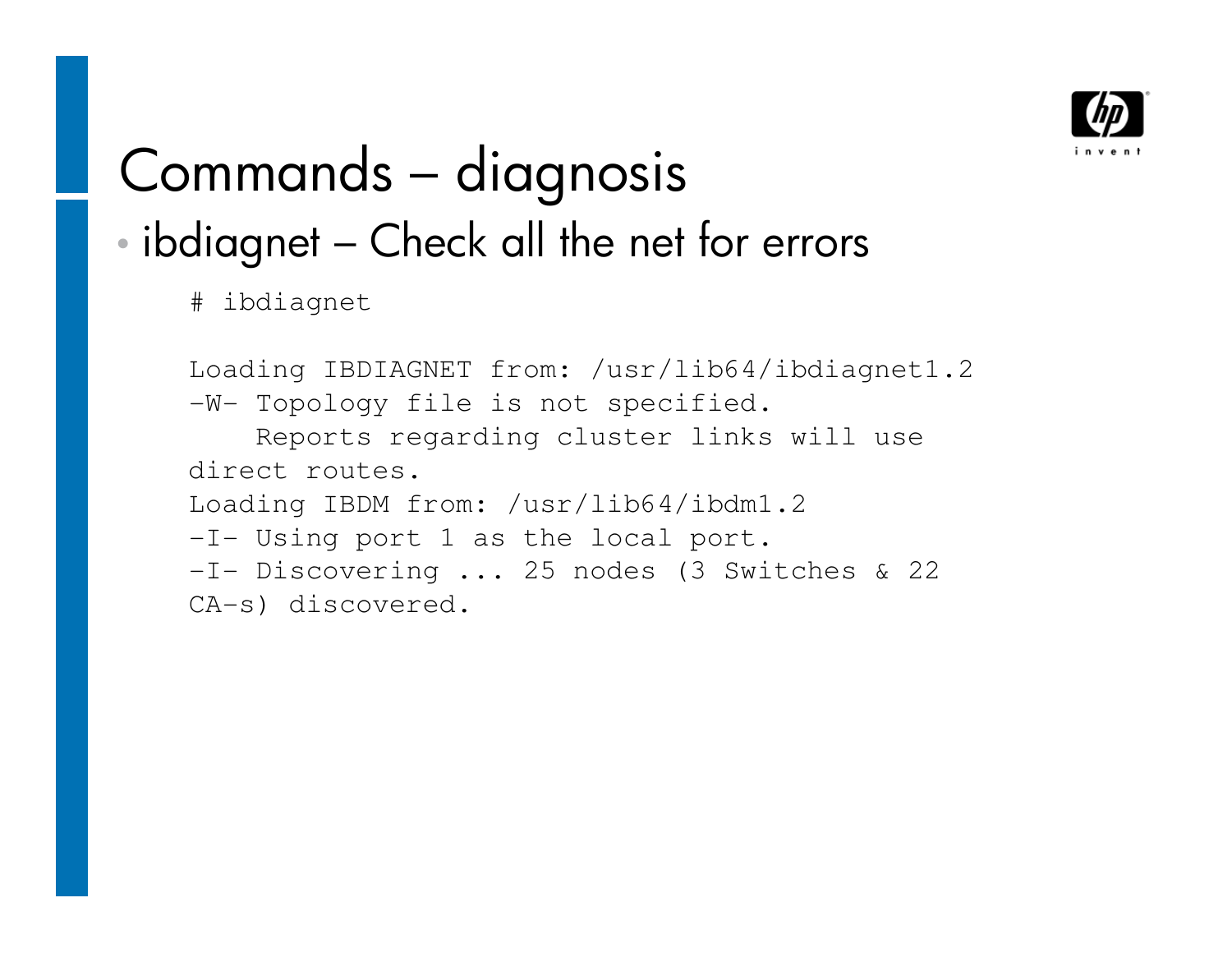

### Commands – diagnosis •ibdiagnet – Easier version

```
[root@o187i188 ~]# mkdir /tmp/test
```

```
[root@o187i188 \sim]# ibdiag

ibdiagnet ibdiagpath ibdiagui
[root@o187i188 ~]# ibdiagnet -o /tmp/test/
Loading IBDIAGNET from: /usr/lib64/ibdiagnet1.5.6-W- Topology file is not specified.
    Reports regarding cluster links will use direct routes.
```

```
[root@o187i188 ~]# cd /tmp/test/[root@o187i188 test]# ls
```

```
ibdiagnet.db ibdiagnet.fdbs ibdiagnet_ibis.log 
ibdiagnet.log ibdiagnet.lst ibdiagnet.mcfdbs ibdiagnet.pkey ibdiagnet.sm
```

```
[root@o187i188 test]# cat ibdiagnet.smibdiagnet fabric SM report
```

```
SM - master
   Port=2 lid=0x0001 guid=0x0008f105001088f2 dev=23130priority:4
```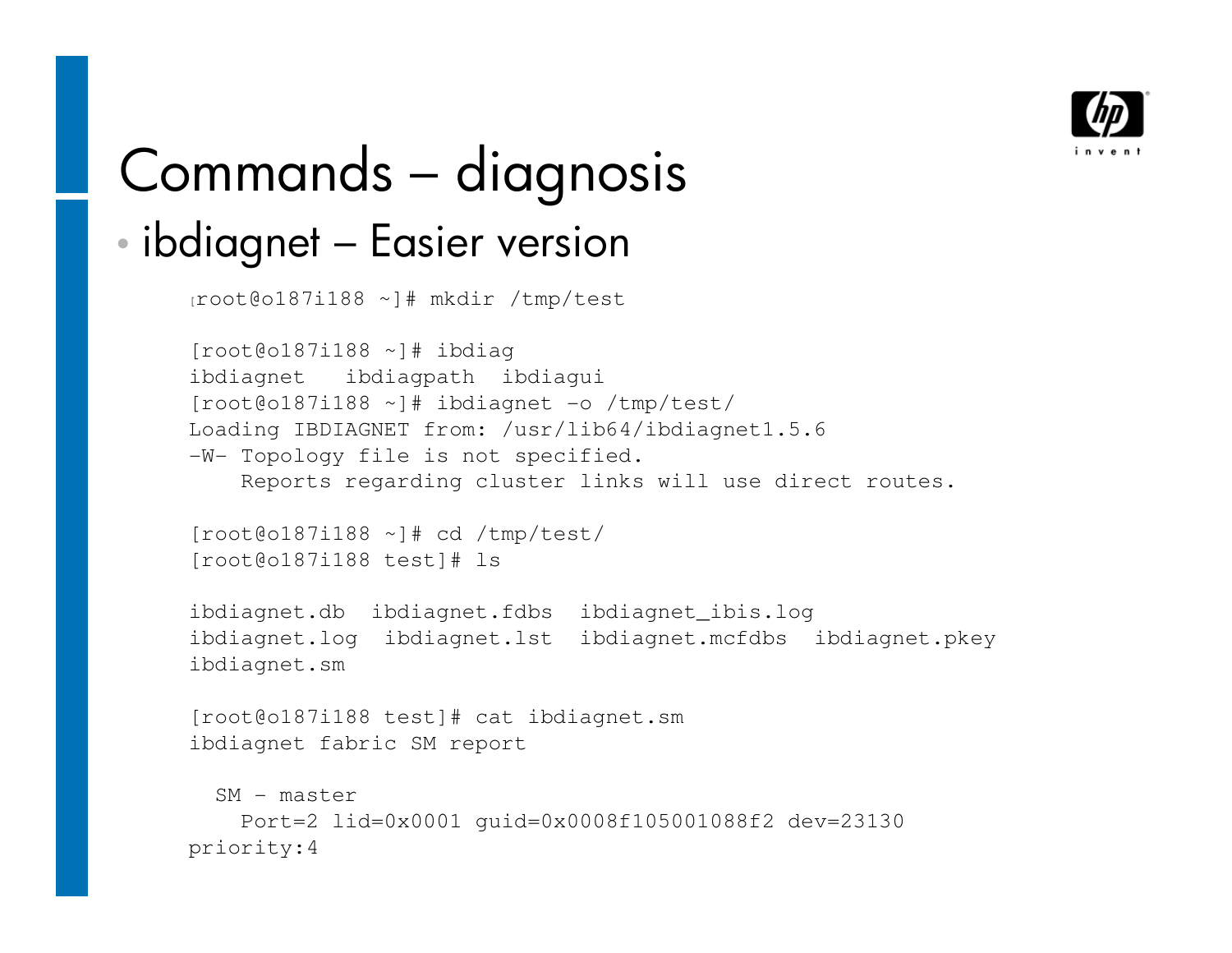

# Commands – diagnosis

#### •ibdiagnet – Check the Speed and the Width

 $[root@o187i169 \sim]$ # ibdiagnet -ls 5 -lw 4x

What do you find in the section I--------------------------------------------------- -I- Links With links speed != 5 (as set by -ls option) -I---------------------------------------------------

WHY YOU HAVE SO MANY LINKS?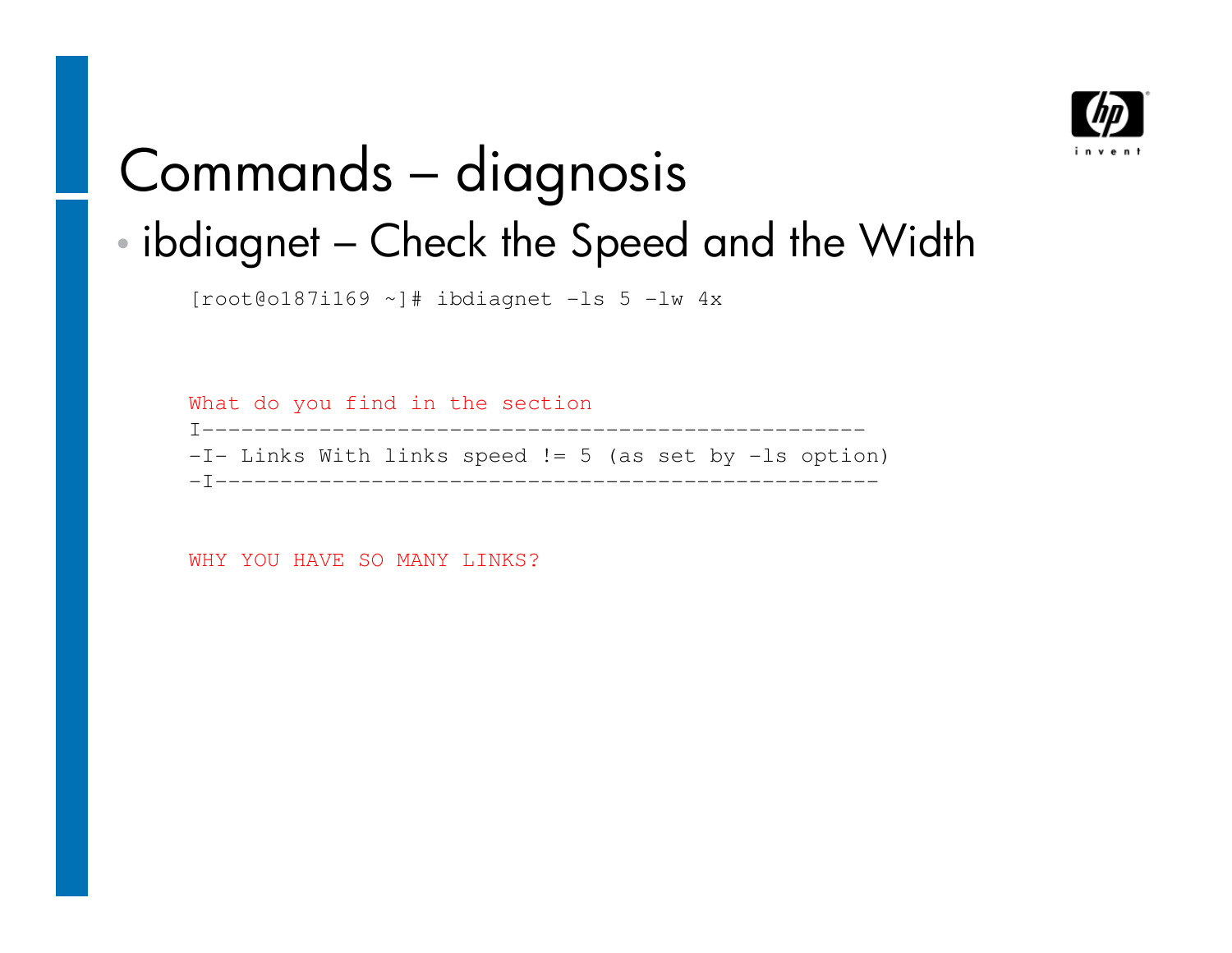

### Commands – check the net

#### •Ibcheckwidth – check if all the nodes have 4X

[root@o187i164 ~]# **ibcheckwidth**

## Summary: 19 nodes checked, 0 bad nodes found ## 48 ports checked, 0 ports with 1x width in error found[root@o187i164 ~]#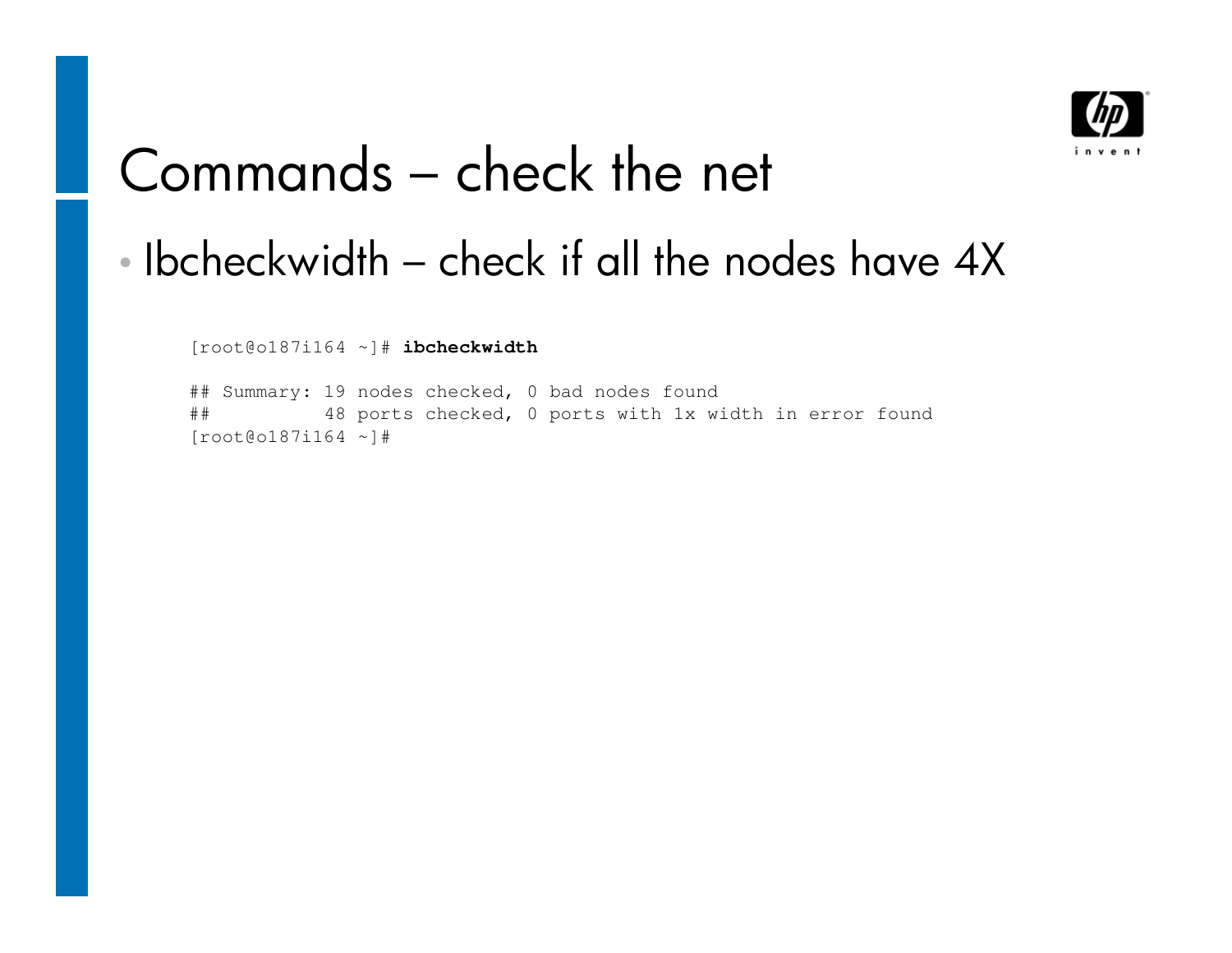

### Check bandwidth btw nodes Again you will need 2 connections to 2 nodes•ib\_read\_bw

[root@o187i169 ~]# ib\_read\_bw

|                      |                          | RDMA Read BW Test                              |  |  |  |  |  |  |
|----------------------|--------------------------|------------------------------------------------|--|--|--|--|--|--|
|                      | Number of qp's running 1 |                                                |  |  |  |  |  |  |
| Connection type : RC |                          |                                                |  |  |  |  |  |  |
|                      |                          | Each Qp will post up to 100 messages each time |  |  |  |  |  |  |
|                      |                          | Inline data is used up to 0 bytes message      |  |  |  |  |  |  |
|                      | Link type is IB          |                                                |  |  |  |  |  |  |
| Mtu: 2048            |                          |                                                |  |  |  |  |  |  |
|                      |                          |                                                |  |  |  |  |  |  |

#### [root@o187i187 ~]# ib\_read\_bw 10.0.0.169

RDMA\_Read BW TestNumber of qp's running 1Connection type : RC Each Qp will post up to 100 messages each timeInline data is used up to 0 bytes messageLink type is IBMtu : 2048 ------------------------------------------------------------------ #bytes #iterations BW peak[MB/sec] BW average[MB/sec]65536 5000 3250.91 **3258.14**

------------------------------------------------------------------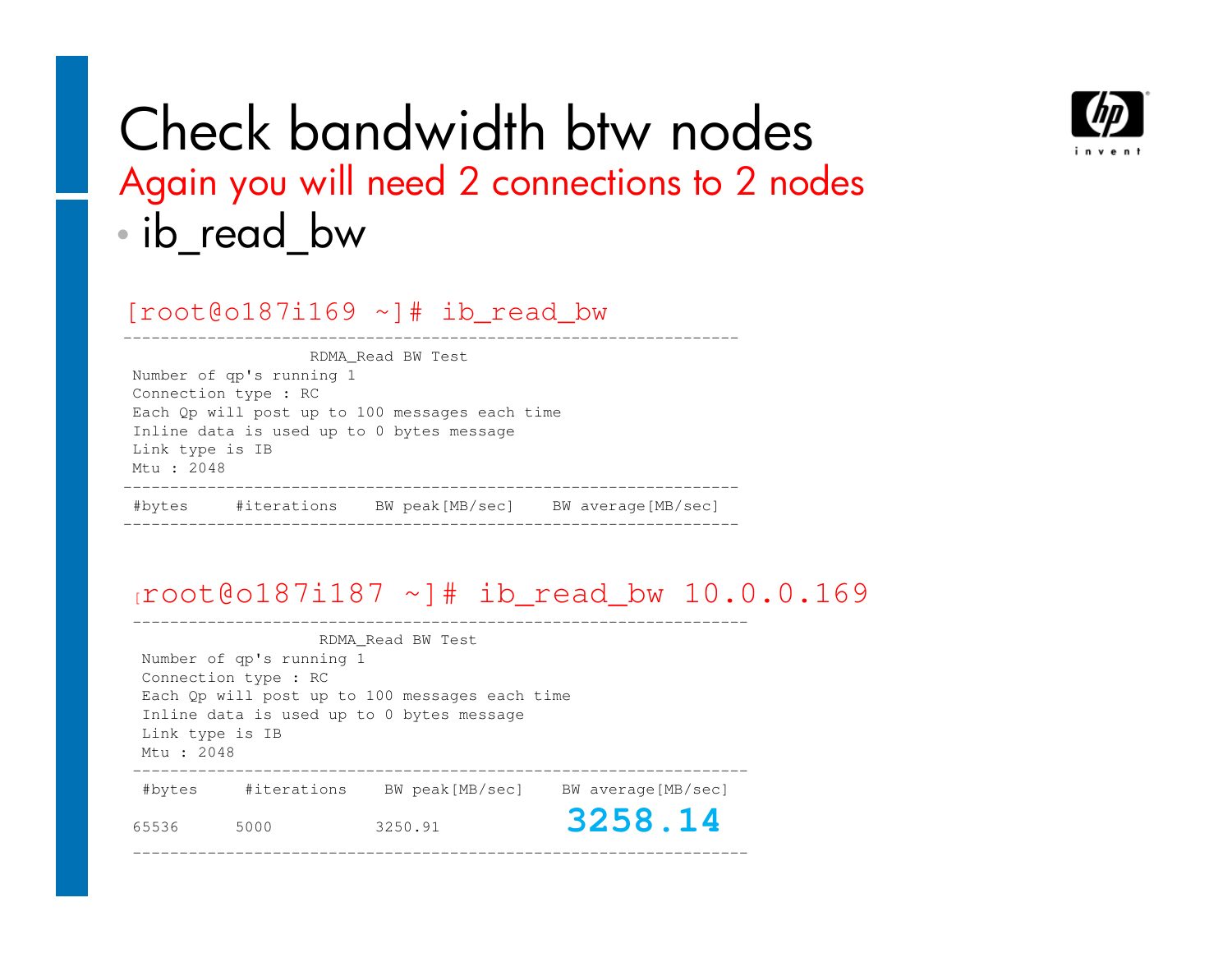

### Check latency btw nodes Again you will need 2 connections to 2 nodes•• ib\_read\_lat

[root@o187i169 ~]# ib\_read\_lat

RDMA\_Read Latency Test

Connection type : RCLink type is IBMtu : 2048 Number of outstanding reads is 16 local address: LID 0x17 QPN 0x440049 PSN 0xfda565 OUT 0x10 RKey 0x18001b03 VAddr 0x0000000148c000 remote address: LID 0x2a QPN 0x180049 PSN 0x2bc0d0 OUT 0x10 RKey 0x20001b00 VAddr 0x000000022ff000------------------------------------------------------------------

#### $10.0.0187i187$  ~]# ib read lat  $10.0.0.169$

RDMA\_Read Latency TestConnection type : RCLink type is IBMtu : 2048 Number of outstanding reads is 16 local address: LID 0x2a QPN 0x180049 PSN 0x2bc0d0 OUT 0x10 RKey 0x20001b00 VAddr 0x000000022ff000 remote address: LID 0x17 QPN 0x440049 PSN 0xfda565 OUT 0x10 RKey 0x18001b03 VAddr 0x0000000148c000------------------------------------------------------------------ #bytes #iterations t\_min[usec] t\_max[usec] t\_typical[usec]Warning: measured timestamp frequency 2666.29 differs from nominal 1600 MHz

2 1000 2.81 35.85 **2.84**

------------------------------------------------------------------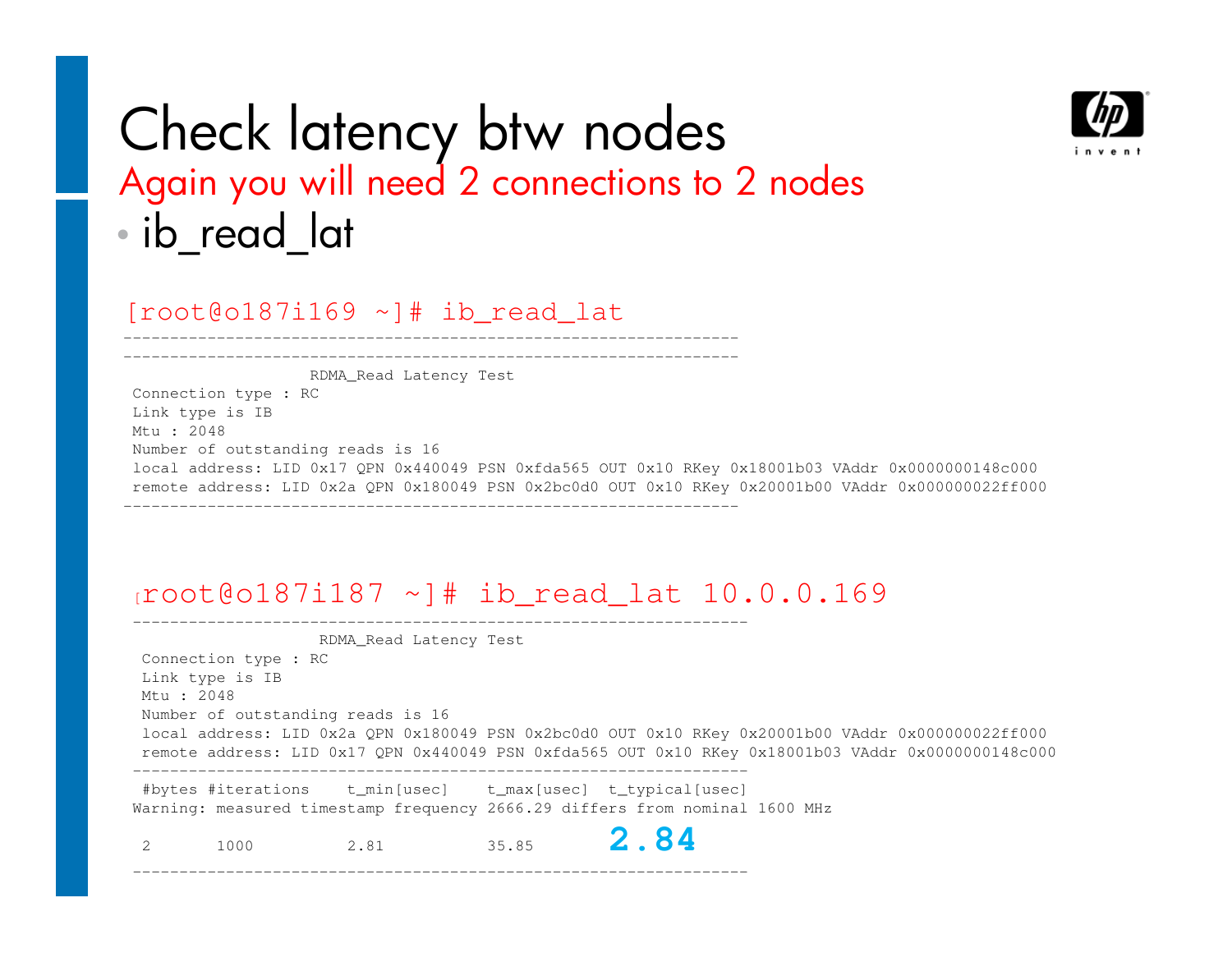# Ping Pong Test<br>Again you will need 2 connections to 2 nodes



The ping-pong example tests provide basic connectivity tests. Each test has a help message (-h).

- ibv\_ud\_pingpong
- ibv\_rc\_pingpong
- ibv\_srq\_pingpong
- ibv\_uc\_pingpong

```
Example: ibv_ud_pingpong --h
Usage:ibv_ud_pingpong
                  NODE 1 start a server and wait for connection
ibv_ud_pingpong <host> NODE 2 connect to server at <host>
```
#### Run them on your cluster and RECORD THE OBTAINED VALUES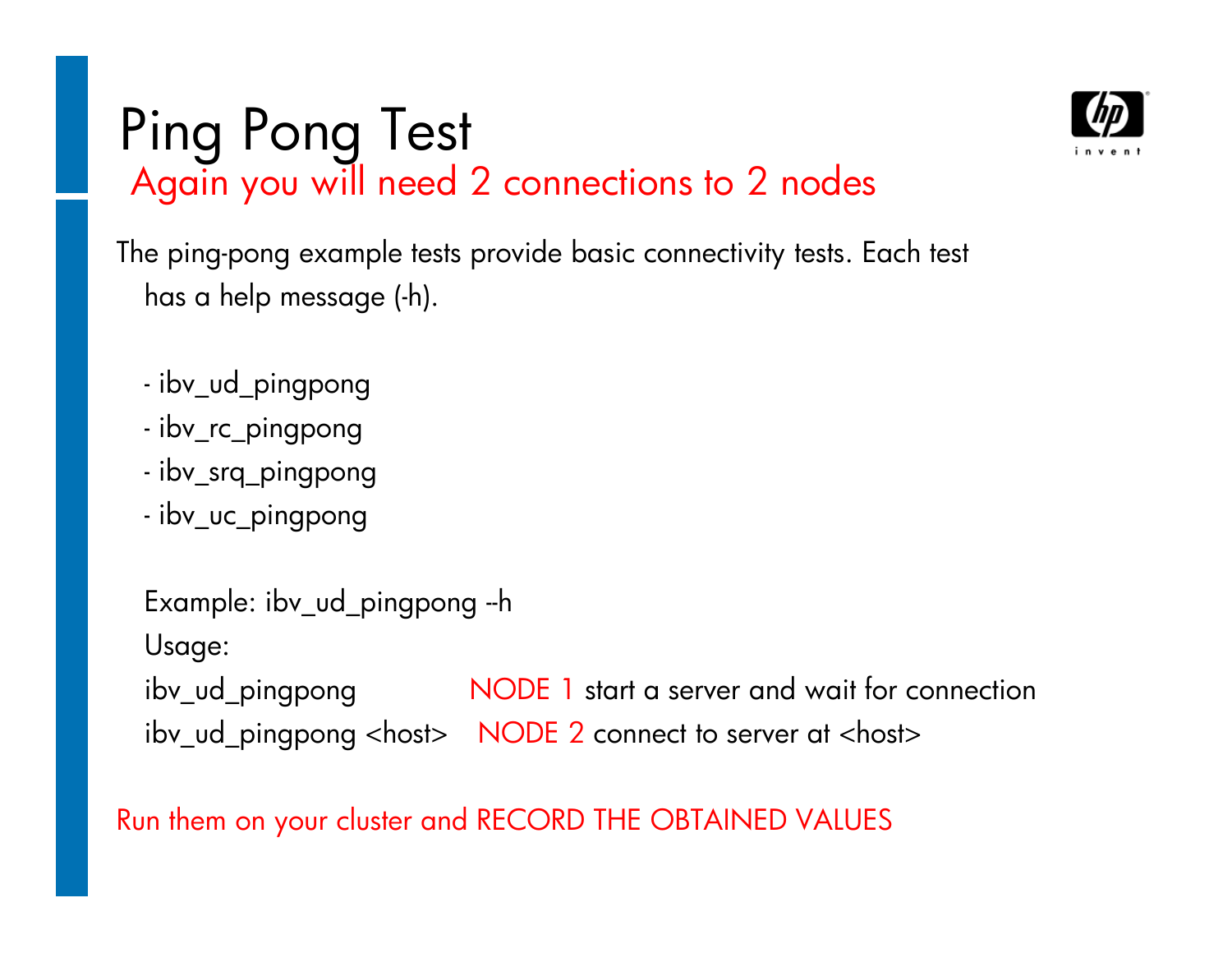

### RUNNING PING\_PONG\_RING

**SHM** TCP

#### Latency: 0.12 usec

Host  $0$  -- ip 16.16.187.163 -- ranks  $0 - 4$ host | ö  $0 : SHM$ 

 $Prot -$ All Intra-node communication is: SHM

#### BW: 2.8 GB/s

#### Latency: 19 usec

|  |  |                                                         |  | Host 0 -- ip 16.16.187.164 -- ranks 0   |  |
|--|--|---------------------------------------------------------|--|-----------------------------------------|--|
|  |  |                                                         |  | Host 1 -- ip 16.16.187.165 -- ranks 1   |  |
|  |  |                                                         |  | Host 2 -- ip 16.16.187.166 -- ranks 2   |  |
|  |  |                                                         |  | Host 3 -- ip 16.16.187.167 -- ranks 3   |  |
|  |  |                                                         |  | Host 4 -- ip 16.16.187.168 -- ranks 4   |  |
|  |  | host   0   1   2   3   4<br>=========================== |  |                                         |  |
|  |  | 0 : SHM TCP TCP TCP TCP                                 |  |                                         |  |
|  |  | 1: TCP SHM TCP TCP TCP                                  |  |                                         |  |
|  |  | 2 : TCP TCP SHM TCP TCP                                 |  |                                         |  |
|  |  | 3 : TCP TCP TCP SHM TCP                                 |  |                                         |  |
|  |  | 4 : TCP TCP TCP TCP SHM                                 |  |                                         |  |
|  |  |                                                         |  | Prot - All Intra-node communication is: |  |
|  |  |                                                         |  | Prot - All Inter-node communication is: |  |
|  |  | <b>BW: 100 MB/s</b>                                     |  |                                         |  |

#### Latency: 1.60 usec

|  |  |                          |  | Host 0 -- ip 16.16.187.164 -- ranks 0       |  |  |
|--|--|--------------------------|--|---------------------------------------------|--|--|
|  |  |                          |  | Host 1 -- ip 16.16.187.165 -- ranks 1       |  |  |
|  |  |                          |  | Host 2 -- ip 16.16.187.166 -- ranks 2       |  |  |
|  |  |                          |  | Host 3 -- ip 16.16.187.167 -- ranks 3       |  |  |
|  |  |                          |  | Host 4 -- ip 16.16.187.168 -- ranks 4       |  |  |
|  |  | host   0   1   2   3   4 |  |                                             |  |  |
|  |  | 0 : SHM IBV IBV IBV IBV  |  |                                             |  |  |
|  |  | 1 : IBV SHM IBV IBV IBV  |  |                                             |  |  |
|  |  | 2 : IBV IBV SHM IBV IBV  |  |                                             |  |  |
|  |  | 3 : IBV IBV IBV SHM IBV  |  |                                             |  |  |
|  |  | 4 : IBV IBV IBV IBV SHM  |  |                                             |  |  |
|  |  |                          |  | Prot - All Intra-node communication is: SHM |  |  |
|  |  |                          |  | Prot - All Inter-node communication is: IBV |  |  |
|  |  |                          |  |                                             |  |  |

BW: 3.1 GB/s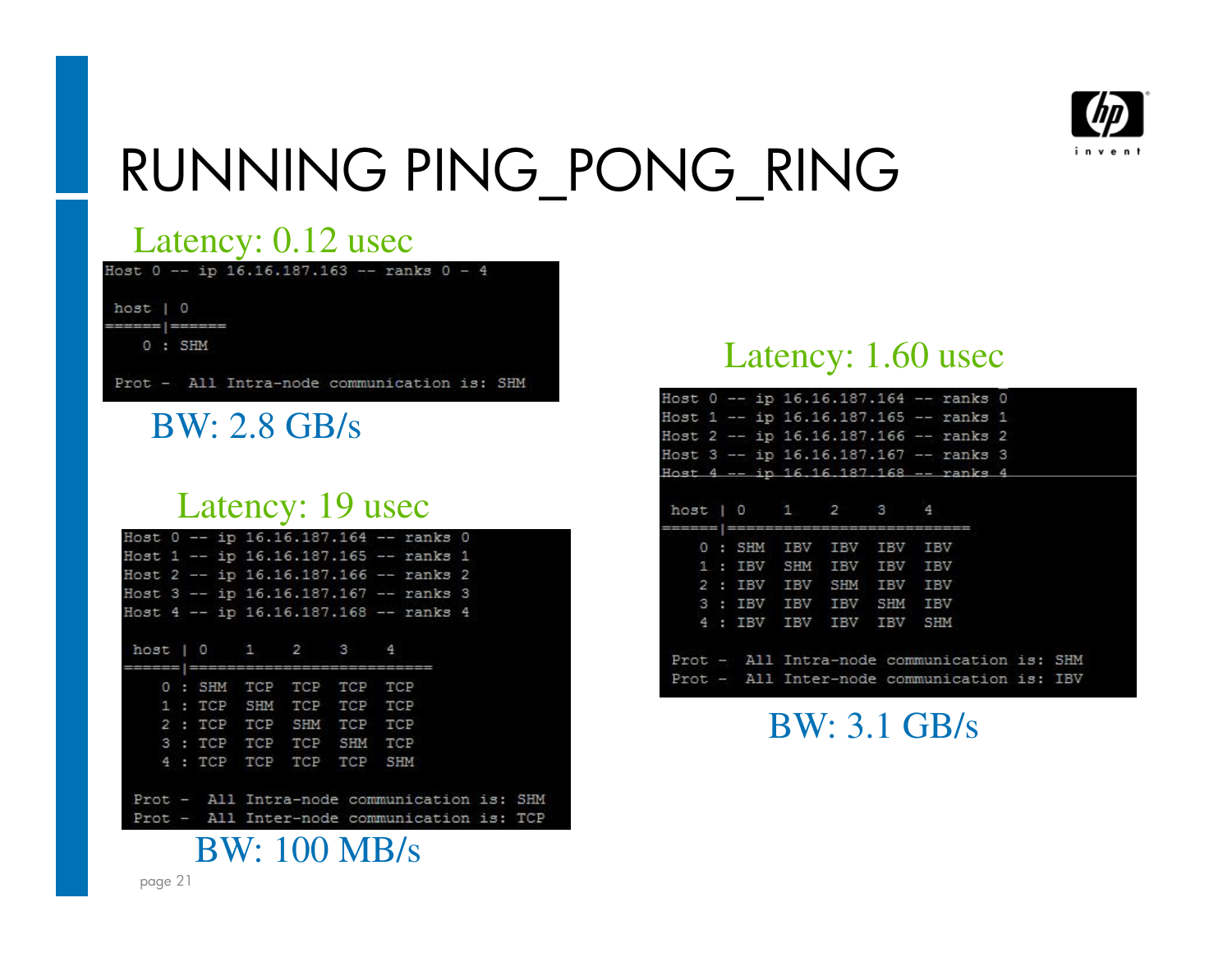

# Installation of the opensm

- • On at least two nodes make sure to install the following packages
	- $\bullet$ *opensm*
	- *opensm-libs* •
	- •*opensm-static*
	- •*opensm-devel*
	- *Dependencies : <sup>g</sup>libc-devel-2.5-34*

*glibc-2.5-34*

•Check the settings via the /etc/opensm.conf

•On at least two nodes start the SM by typing

•opensm

 Check the logs /var/log/opensm.log to see which one is the Master and the Stand-by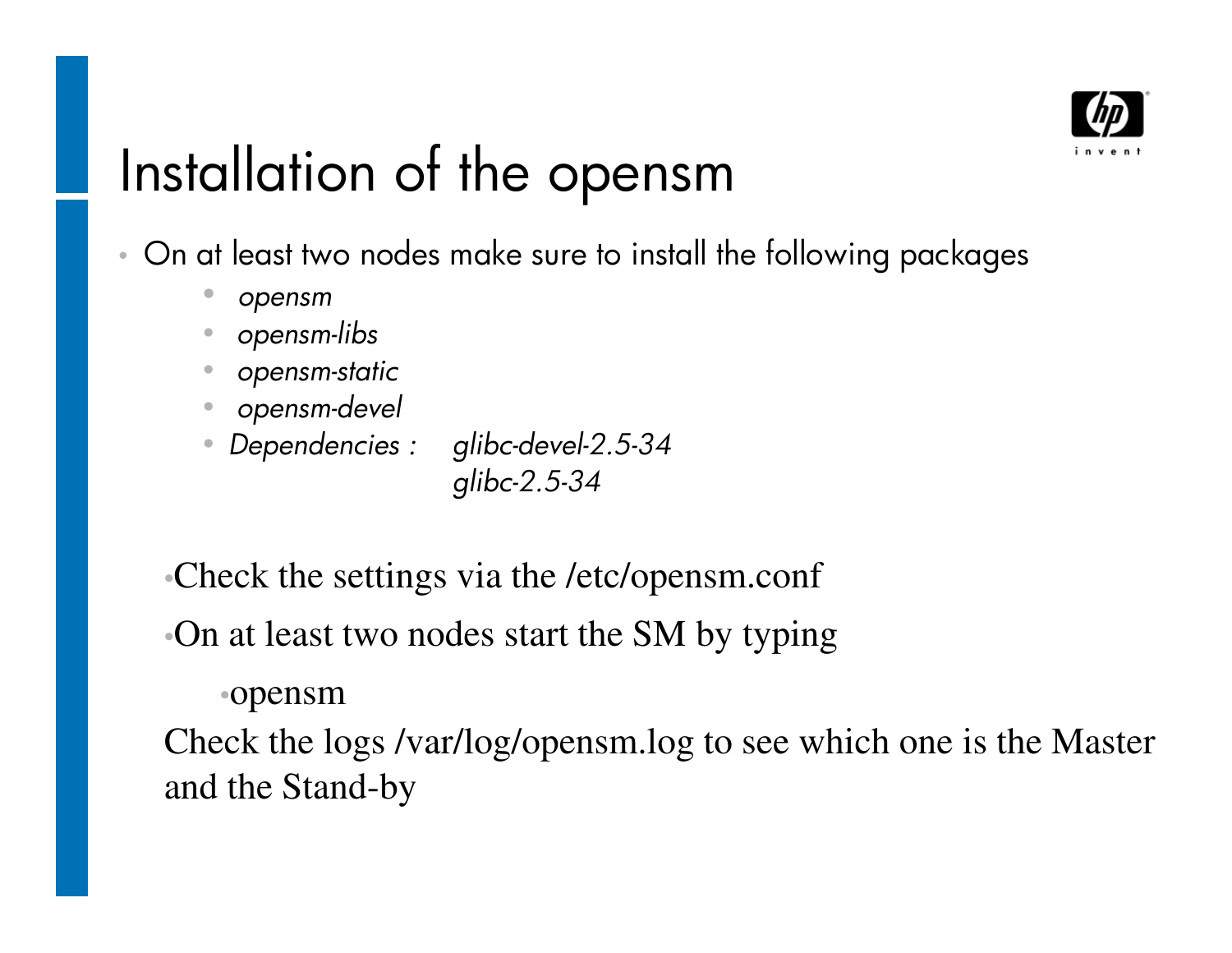### Starting opensmOpen 2 connections to your headnode



- •how to start:
- • $\sim$  [root@o187i187 ~]# touch/var/log/opensm.log (WINDOW 1)
- • $\bullet$  [root@o187i187 ~]# tail –f /var/log/opensm.log (WINDOW 1)
- [root@o187i187 ~]# opensm -pXXX (WINDOW 2)

- $\bullet$  START ONE AT THE TIME WAIT FOR MY SIGNAL  $\odot$
- TEAM A : Priority 5  $\rightarrow$  XXX=5<br>• TEAM B · Priority 8  $\rightarrow$  YYY\_8
- TEAM B : Priority 8 → XXX=8<br>• TEAM C: Priority, 10 → YYY-
- TEAM C: Priority 10 → XXX=10<br>• TEAM D: Priority 13 → YYY−13
- TEAM D: Priority 13 → XXX=13<br>• TEAM E: Priority 15 → YYY−15
- TEAM E: Priority 15  $\rightarrow$  XXX=15

### **What HAPPENS ?**